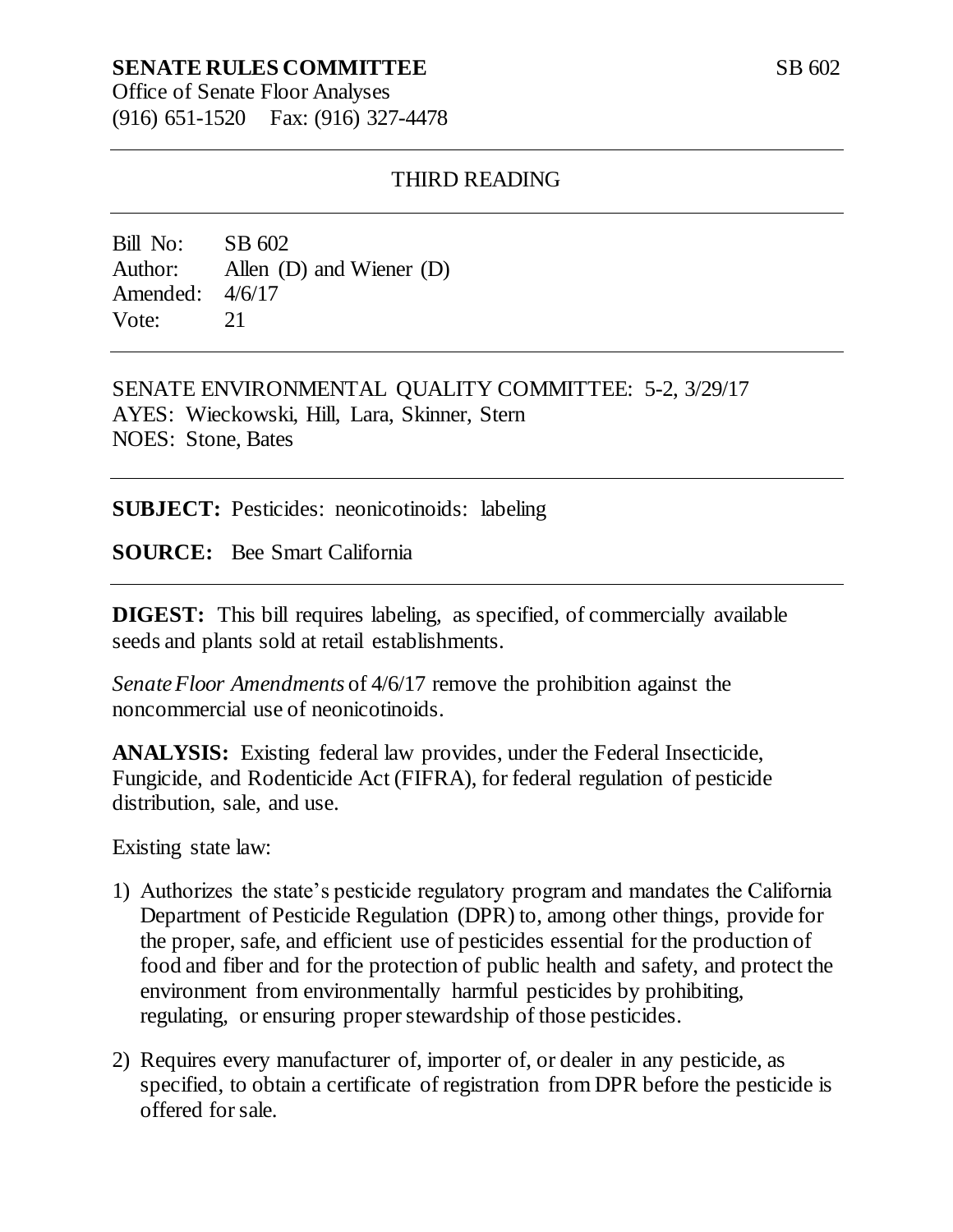3) Requires DPR, on or before July 1, 2018, to issue a determination with respect to its reevaluation of neonicotinoids, and to adopt control measures necessary to protect pollinator health within two years, as specified.

This bill:

- 1) Requires, on and after July 1, 2018, labeling of commercially available seeds and plants sold at retail establishments, excluding noxious weed seeds and plants, that have been treated with a neonicotinoid pesticide.
- 2) Specifies that "treatment" includes foliar and granular treatments, in addition to seed coatings.
- 3) Defines "neonicotinoid" as imidacloprid, nithiazine, acetamiprid, clothianidin, dinotefuran, thiacloprid, thiamethoxam, or any other chemical designated by DPR as belonging to the neonicotinoid class of chemicals.
- 4) States that noncompliance with the labeling requirements of this bill is a violation of Business and Professions Code unfair business practice provisions.

# **Background**

- 1) *Neonicotinoids.* According to the US Environmental Protection Agency (US EPA), neonicotinoids are a class of insecticides with a common mode of action that affects the central nervous system of insects, causing paralysis and death. Some uncertainties have been identified since the initial registration of neonicotinoids regarding their potential environmental fate and effects, particularly as they relate to pollinators. Data suggests that neonicotinic residues can accumulate in pollen and nectar of treated plants, potentially exposing pollinators to high levels of the chemicals. Adverse effects data and bee kill incidents have also been reported, highlighting the potential direct and/or indirect effects of neonicotinic pesticides on pollinators.
- 2) *Bees.* Bees were once found in large parts of the Eastern and Midwestern United States*,* but the bees have suffered a dramatic decline in the last two decades due to habitat loss and degradation, along with pathogens and pesticides.

The bee was found in 31 states and Canadian provinces before the mid- to late-1990s, according to the final rule published in the Federal Register. But since 2000, it has been reported in only 13 states and Ontario, Canada. It has seen an 88% decline in the number of populations and an 87% loss in the amount of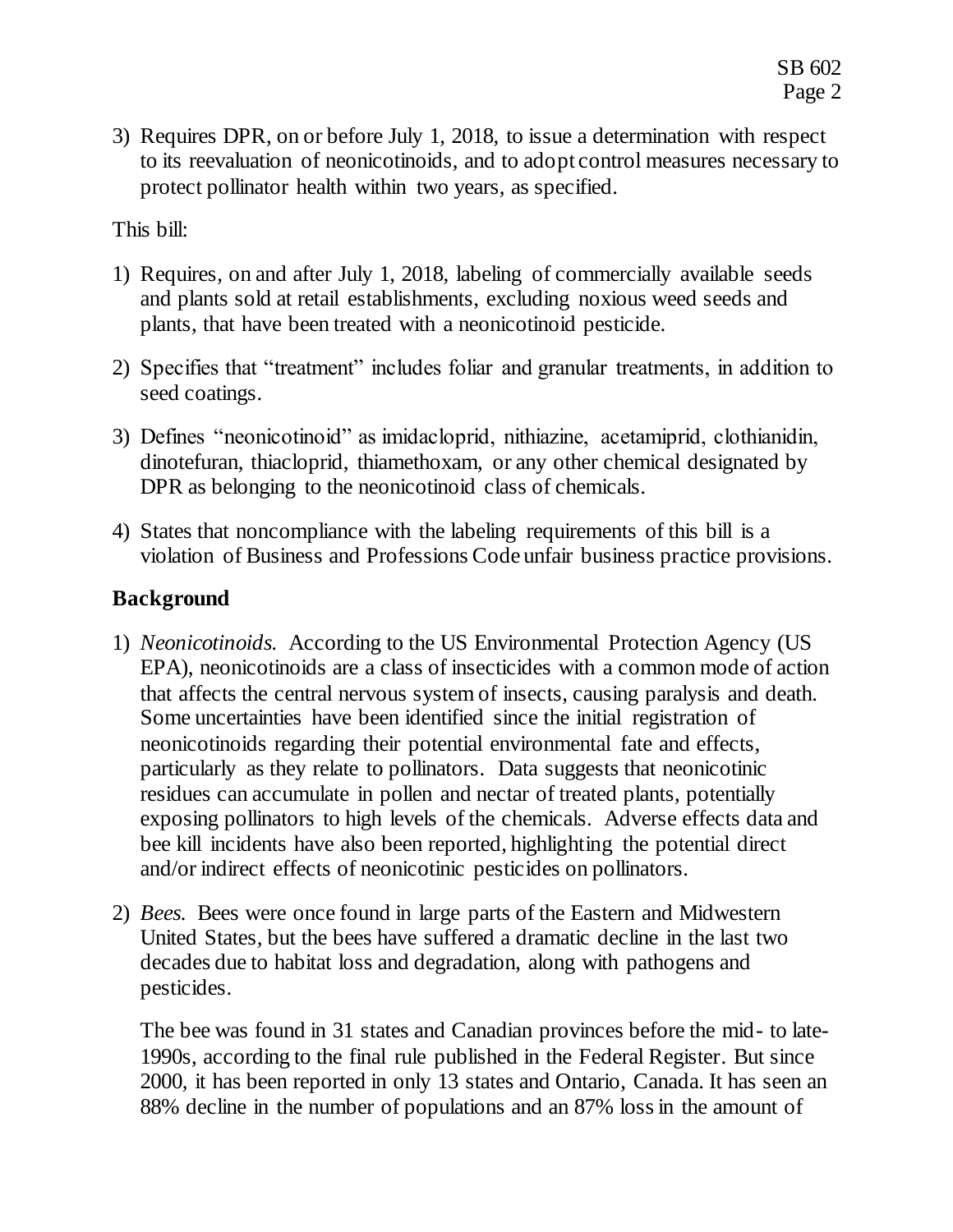territory it inhabits. This means the species is vulnerable to extinction, even without further habitat loss or insecticide exposure.

Pollinator decline is a global trend. A United Nations sponsored report drawing on about 3,000 scientific papers concludes that about 40% of invertebrate pollinator species (such as bees and butterflies) are facing extinction. Since some 75% of food crops rely at least partially on pollinators, that raises serious concerns about the future of the global food supply.

In October 2016, the United States Fish and Wildlife Service gave endangered status to seven species of yellow-faced bees native to Hawaii, the first time any U.S. bees received this kind of protection. In 2017, the rusty patched bumblebee was additionally added to the list of endangered species.

3) *Pollinators and neonicotinoids.* Factors affecting pollinator health and bee colony losses due to Colony Collapse Disorder began to be identified in 2006. A National Research Council report in 2007, Status of Pollinators in North America, documented the decline of pollinators and discussed some of the possible causes as well as research and other actions needed to address the issue.

The prevailing theory among scientists in US EPA, United States Department of Agriculture (USDA) and the global scientific and regulatory community is that the general declining health of honey bees is related to complex interactions among multiple stressors including:

- Pests (*e.g*., varroa mite), pathogens (*e.g.,* the bacterial disease American foulbrood) and viruses.
- Poor nutrition (e.g., due to loss of foraging habitat and increased reliance on supplemental diets).
- Pesticide exposure.
- Bee management practices (e.g., long migratory routes to support pollination services).
- Lack of genetic diversity.

In California, beekeepers lost 40% of their hives in the last year. Since 2006, there has been an average loss of 30% of California hive. Wild bee populations have declined by 23% between 2003 and 2008 in the United States.

Historically, US EPA's pesticide risk assessment process for bees has been qualitative (i.e., not measured). The process relied primarily on developing an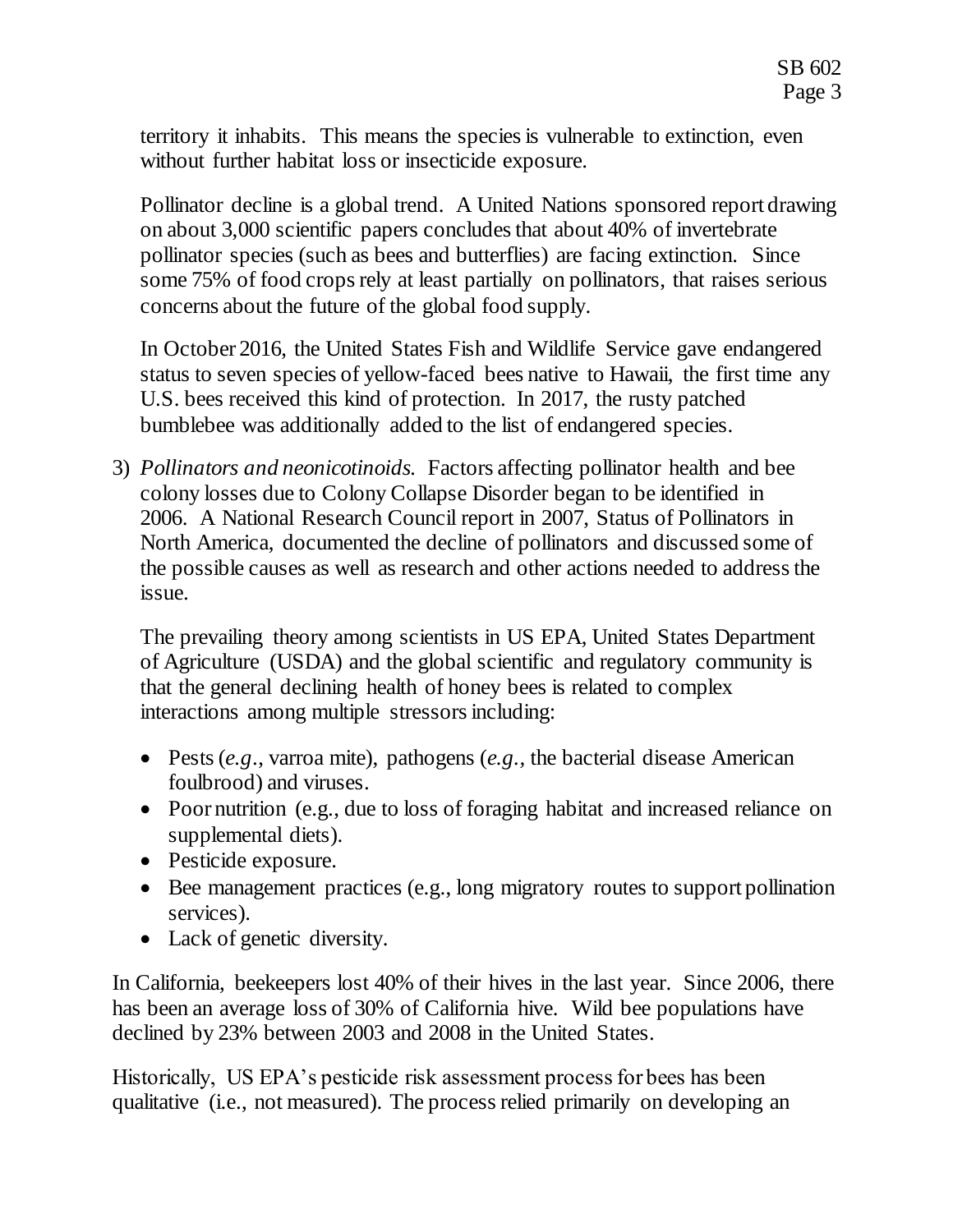understanding of the types of effects that might be caused by the pesticide (hazard characterization), based on toxicity studies.

In 2011, US EPA began expanding the risk assessment process for bees to quantify or measure exposures and relate them to effects at the individual and colony level. This involved identifying additional data that would be needed to inform that process.

In November, 2012, US EPA, in collaboration with Health Canada's Pest Management Regulatory Agency and DPR, presented a quantitative risk assessment process for bees and other insect pollinators to the FIFRA Scientific Advisory Panel.

US EPA has begun to employ its new risk assessment framework for bees as part of its regulatory decision-making process for all pesticide chemistries. The new framework relies on a tiered process.

In June 2014, President Obama issued a memorandum establishing a Pollinator Health Task Force, co-chaired by USDA and US EPA, to create a National Pollinator Health Strategy that promotes the health of honey bees and other pollinators (including birds, bats, butterflies, and insects).

US EPA has taken action to protect pollinators from pesticide exposure.

In January, 2016, US EPA and DPR released their draft assessment focused on how one of the most prominent neonicotinoids—Bayer's imidacloprid—affects bees.

This was the first of four risk assessments conducted by the US EPA and DPR on the class of pesticides known as neonicotinoids.

Reviewing dozens of studies from independent and industry-funded researchers, the US EPA's risk-assessment team established that when bees encounter imidacloprid at levels above 25 parts per billion—a common level for neonicotinoids in farm fields—they suffer harm. "These effects include decreases in pollinators as well as less honey produced," the US EPA's press release states. California already prohibits use of the chemical on almonds and limits its application for other crops during bloom periods when bees are most likely to be present.

"Clearly, as a result of this, there might be more restrictions coming," said Charlotte Fadipe, spokeswoman for the California Department of Pesticide Regulation.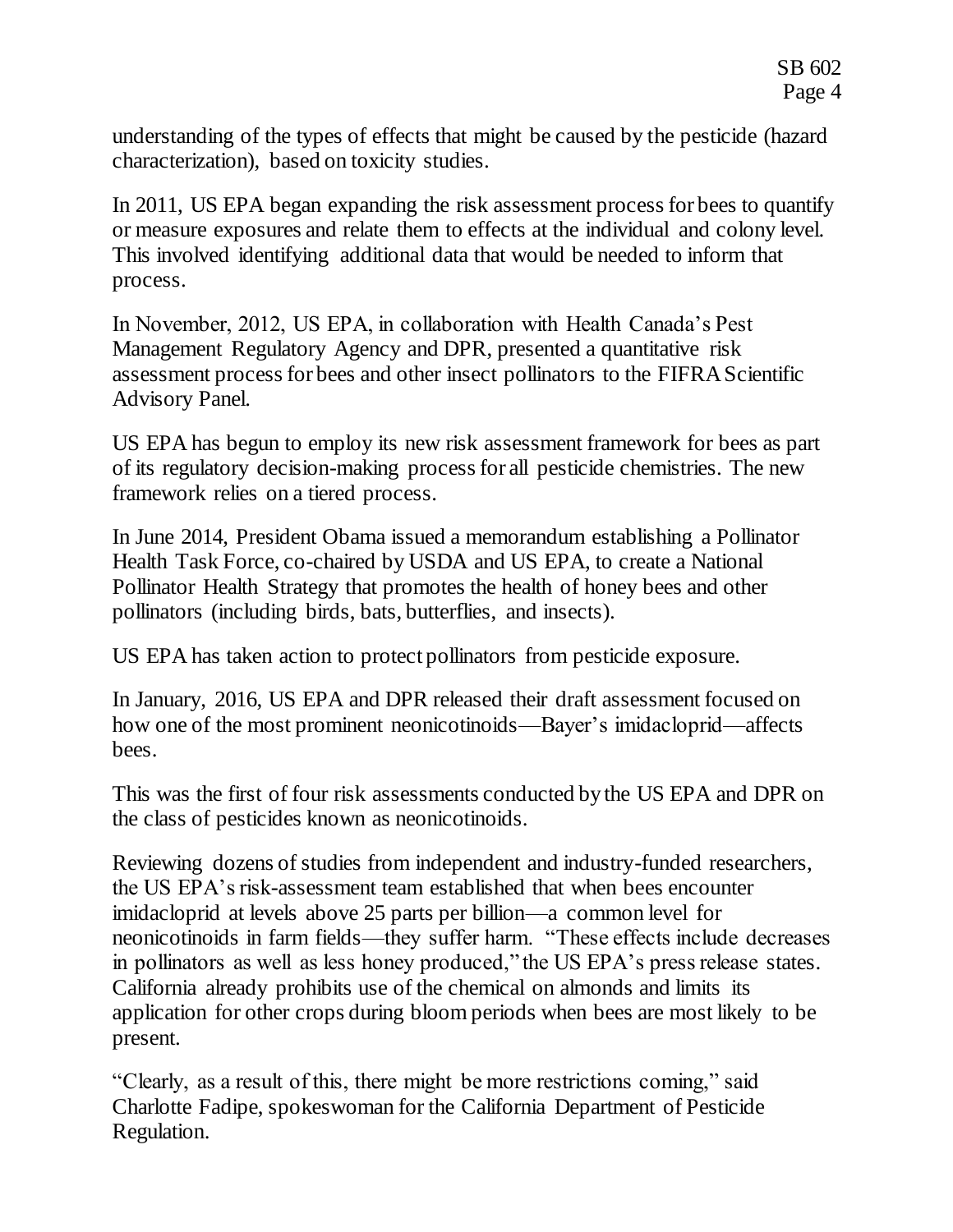In January 2017, US EPA published preliminary pollinator-only risk assessments for the neonicotinoid insecticides clothianidin, thiamethoxam, and dinotefuran and also an update to its preliminary risk assessment for imidacloprid, which was published in January 2016. The updated imidacloprid assessment looks at potential risks to aquatic species, and identifies some risks for aquatic insects.

The assessments for clothianidin, thiamethoxam, and dinotefuran, similar to the preliminary pollinator assessment for imidacloprid showed: most approved uses do not pose significant risks to bee colonies. However, spray applications to a few crops, such as cucumbers, berries, and cotton, may pose risks to bees that come in direct contact with residue. In its preliminary pollinator-only analysis for clothianidin and thiamethoxam, the US EPA has proposed a new method for accounting for pesticide exposure that may occur through pollen and nectar.

Along with the preliminary risk assessments, the US EPA is also issuing an updated registration review schedule for the four neonicotinoids to reflect the data being submitted in 2017.

According to DPR, DPR continues to work with US EPA on the risk assessments for certain neonicotinoids. As DPR moves closer to assessing the potential harms of these pesticides, it may warrant mitigation efforts. There are multiple ways to mitigate the potential harm from a pesticide, including a label change through US EPA, or DPR regulatory action, and others. At this time, DPR states that it has put a placeholder on the 2017 rulemaking calendar for a potential neonicotinoid regulation in case it determines that there is a need to begin mitigation this year and there is a determination to mitigate through regulation.

### **Comments**

*Purpose of bill.* According to the author, "The labeling of neonicotinoid-treated plants will help to protect bees and other pollinators, one of the most critical components of our fragile ecosystem. Research – including a recent analysis by independent scientists at Sussex University – confirms that toxic neonicotinoid pesticides are not only harmful to honey bees, but also to a broad range of other animals, including bumble bees, butterflies, birds and water insects, posing a serious threat to the food system, the livelihood of beekeepers, and to the environment.

"These harmful pesticides are now the most widely used class of insecticides in the world and their use continues to grow. Research has shown that consumers often overuse neonicotinoids. Products approved for home and garden use may be applied at rates up to 120 times higher than what is approved for agricultural uses.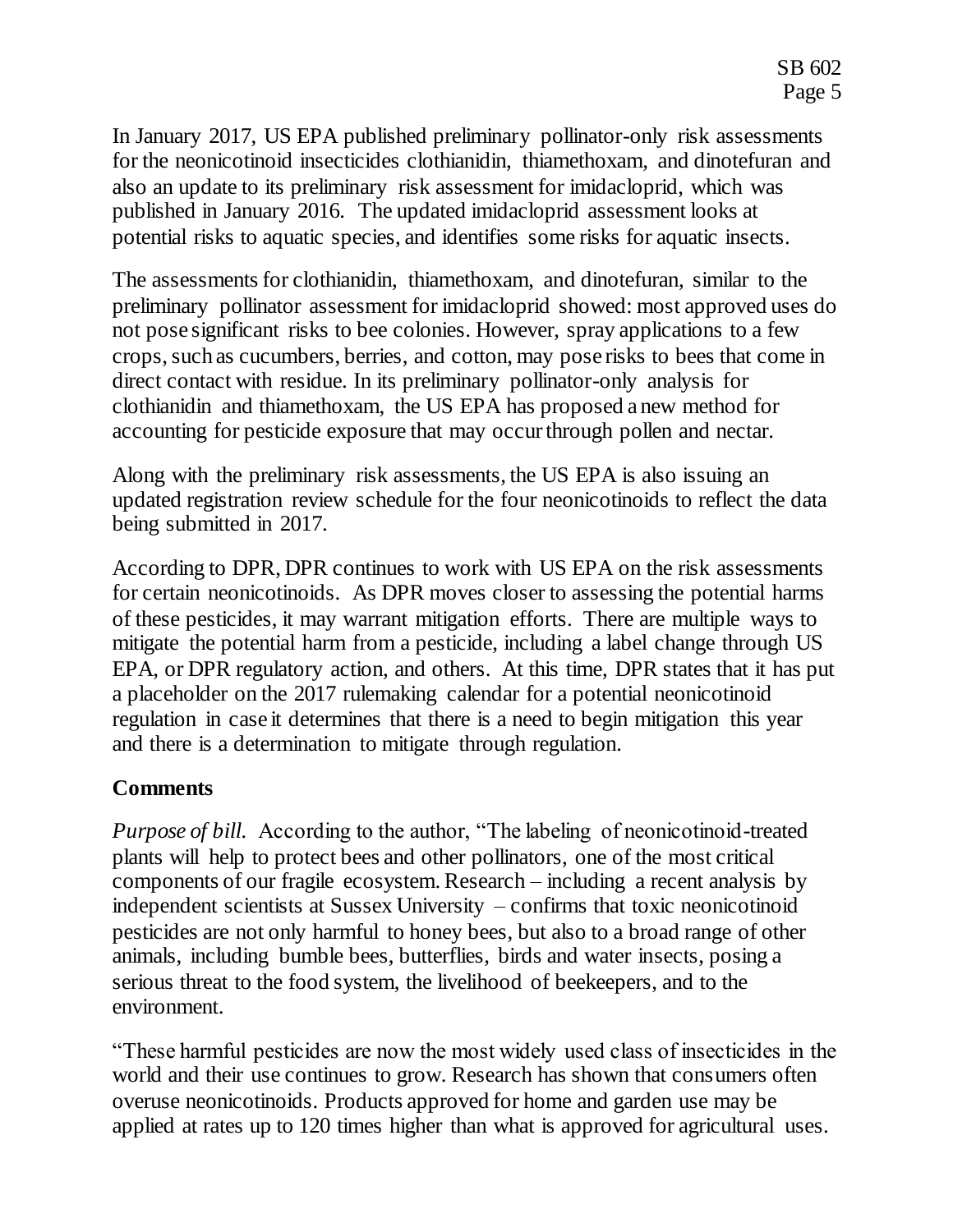Consumers also may be unaware that many 'bee friendly' garden plants and vegetable seedlings sold at home garden centers have been pre-treated with these bee-killing pesticides.

"SB 602 is an opportunity to have a tremendously positive impact on this issue by empowering consumers to decide for themselves which plants to buy for their gardens. This bill takes a consumer protection approach by requiring all neonicotinoid-treated plants to be labeled as such when sold in nurseries."

# **Related/Prior Legislation**

SB 1282 (Leno and Allen, 2016) would have required labeling of all commercially available seeds and plants treated with neonicotinoid pesticide and stated that it is a violation of Business and Professions Code unfair business practice provisions not to do so and prohibited the use of neonicotinoid pesticides, and exempted certain uses. SB 1282 passed the Senate Committee on Environmental Quality on a vote of 4 to 2. The bill failed passage on the Senate Floor on a vote of 18 to 15.

AB 1789 (Williams, Chapter 578, Statutes of 2014) requires, on or before July 1, 2018, the DPR to issue a reevaluation of neonicotinoids and requires, within two years after making the reevaluation, DPR to adopt any control measures necessary to protect pollinator health.

**FISCAL EFFECT:** Appropriation: No Fiscal Com.: No Local: No

**SUPPORT:** (Verified 4/18/17)

Bee Smart California (source) American Bird Conservancy California League of Conservation Voters Center for Biological Diversity Center for Food Safety Defenders of Wildlife Ecological Farming Association Environmental Working Group Friends of the Earth Good Earth Natural Foods Pesticide Action Network Pollinator Stewardship Council Sierra Club California Slow Food California Transition Berkeley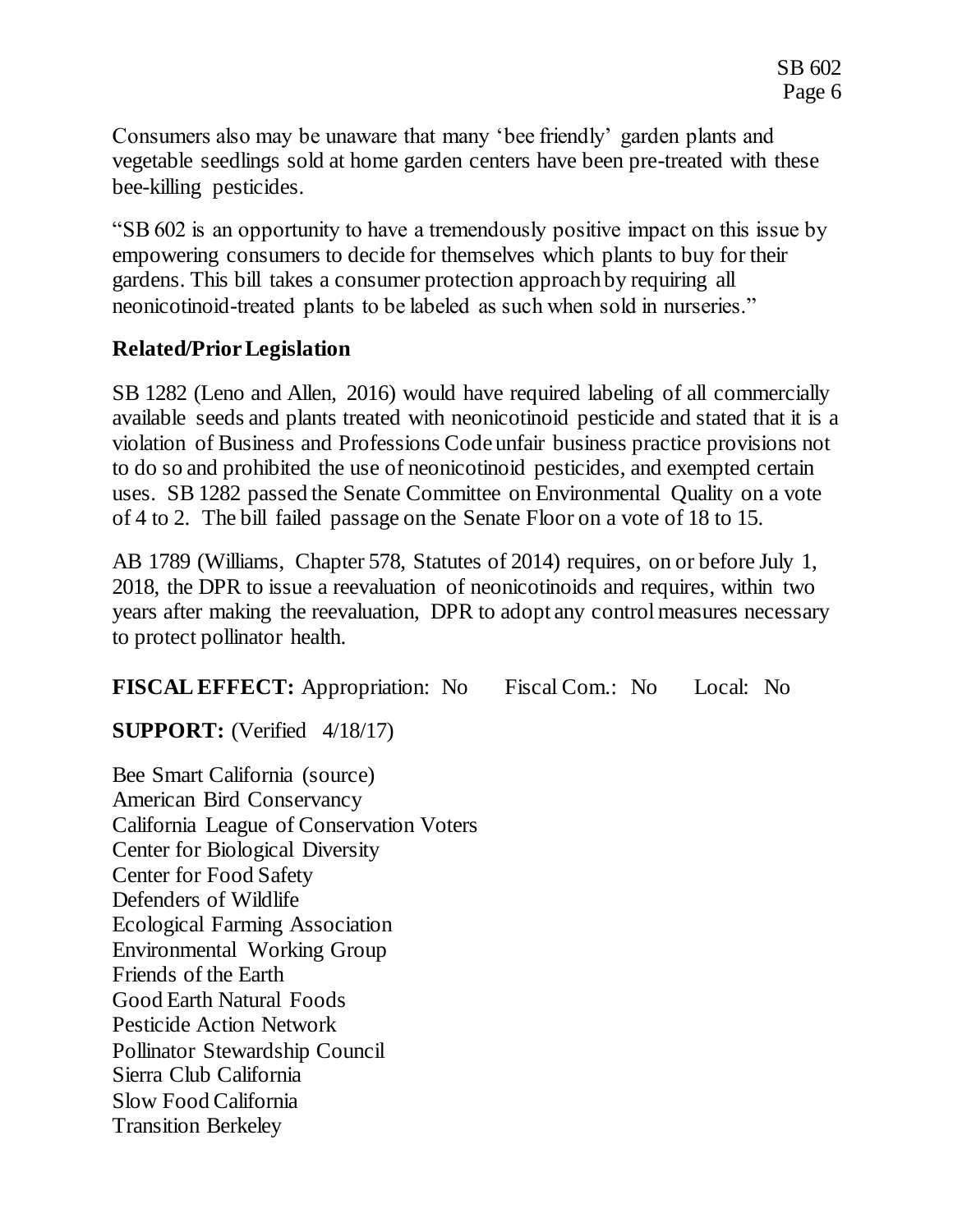Urban bee San Francisco We Bee Gardeners Xerces Society for Invertebrate Conservation Three individuals

### **OPPOSITION:** (Verified 4/25/17)

Agricultural Council of California Almond Alliance of California American Chemistry Council California Agricultural Aircraft Association California Agricultural Commissioners and Sealers Association California Association of Nurseries & Garden Centers California Chamber of Commerce California Citrus Mutual California Cotton Ginners & Growers Association California Farm Bureau Federation California Fresh Fruit Association California Grocers Association California Hotel & Lodging Association California Manufacturers and Technology Association California Retailers Association California Seed Association California State Beekeepers Association Consumer Specialty Products Association Responsible Industry for a Sound Environment Western Agricultural Processors Association Western Growers Association Western Plant Health Association

**ARGUMENTS IN SUPPORT:** Supporters assert that "there is a wealth of scientific literature showing adverse impacts to bees and other pollinators from uses of neonicotinoids, and the EPA has confirmed that these systemic insecticides can adversely impact bees. In their 2015 proposed action, 'Proposal to Mitigate Exposure to Bees from Acutely Toxic Pesticide Products,' the agency notes, 'Systemic pesticides and/or pesticides with prolonged residual toxicity may result in residues in pollen and nectar at levels that can impact bees and hive health.' These adverse impacts to bees and hive health can cause direct harm to growers as a result of decreased pollination services. In addition to killing bees outright, research shows that even low levels of these toxic pesticides cause serious harm by impairing bees' ability to learn, find their way back to the hive, collect food,